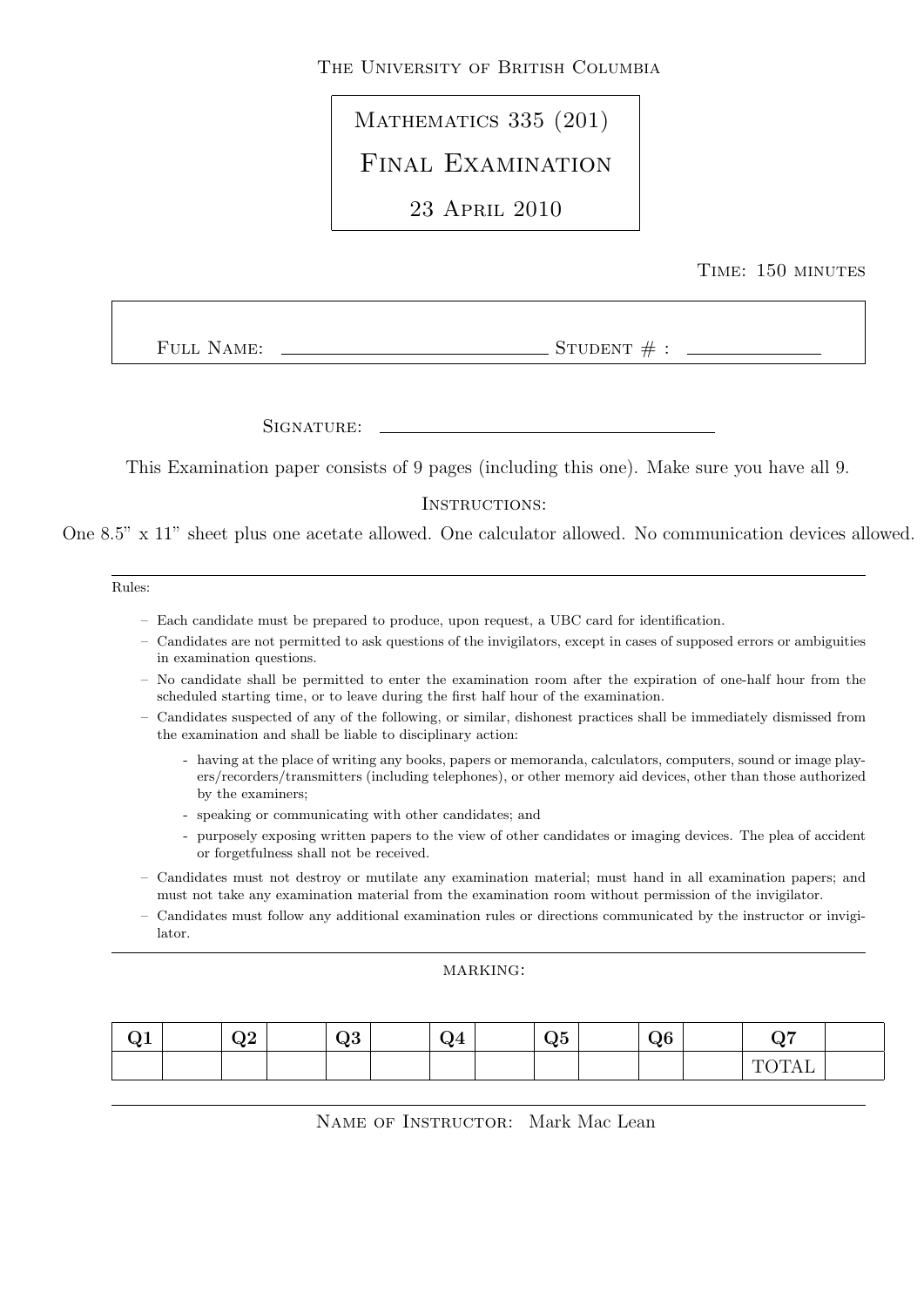## Q1 [10 marks]

Short answers: give one or two sentences about the following. You are encouraged to use examples and figures.

(a) symmetry of a geometric figure

(b) platonic solid

(c) rational number

(d) great circle on a sphere

(e) dual of a solid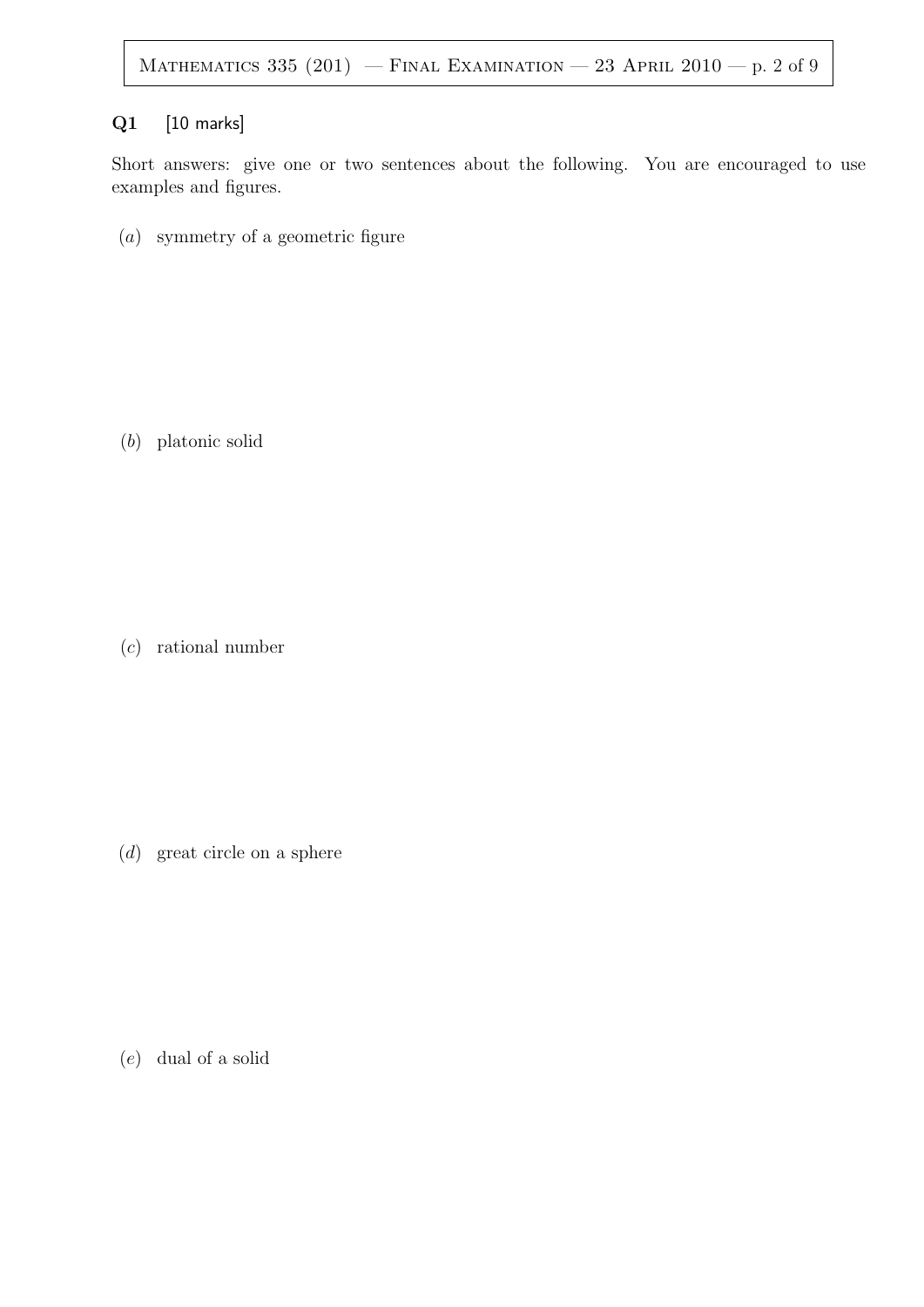### Q<sub>2</sub> [10 marks]

Recall from class that we observed three relationships between vertices, edges, and faces in the platonic solids:

$$
pF = 2E \tag{1}
$$

$$
qV = 2E \tag{2}
$$

$$
V - E + F = 2 \tag{3}
$$

where  $p$  is the number of edges on each face, and  $q$  is the number of edges (or faces) meeting at a vertex.

(a) Solve (1) and (2) for  $F$  and  $V$  in terms of  $E$ .

(b) Substitute the results into (3) to get an expression entirely in terms of  $E$ . As we did in class, manipulate this to get 1 1

$$
\frac{1}{q} + \frac{1}{p} = \frac{1}{2} + \frac{1}{E}.
$$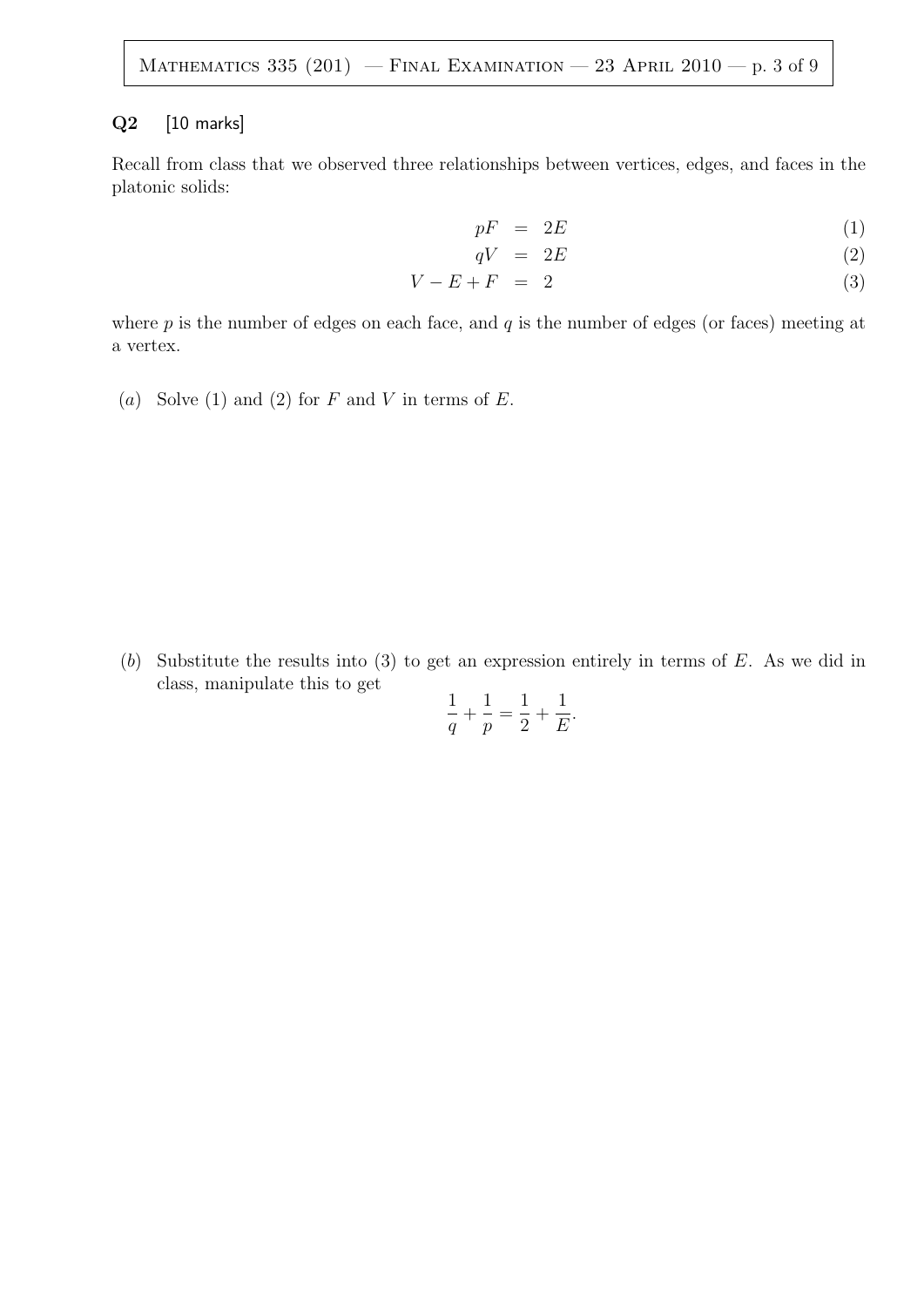(c) Explain why the above equality can be used to say that  $p$  and  $q$  must satisfy

$$
\frac{1}{q}+\frac{1}{p}>\frac{1}{2}
$$

regardless of the number of edges.

(d) Find all the possible pairs of values  $(p, q)$  that satisfy this inequality. Why is  $p \geq 3$ ? Identify the solid associated to each pair  $(p, q)$ .

(e) How does this tell you there are only 5 platonic solids?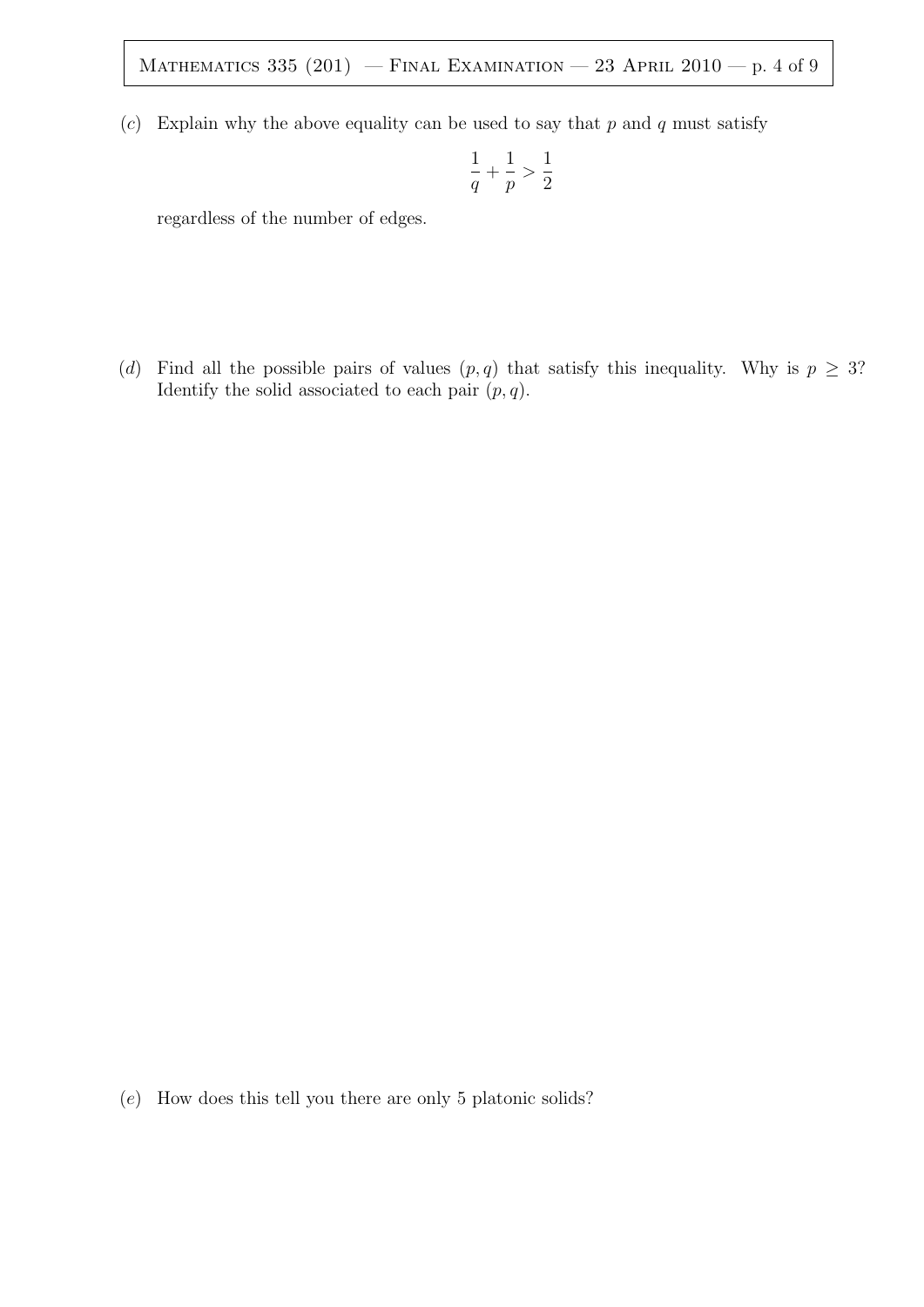#### Q3 [10 marks]

(a) Consider a triangle on the surface of a sphere that has two angles that each have measure 45°. Is it possible for the third angle of this triangle to be exactly 90°? Why or why not? It may help for you to draw diagrams.

(b) Suppose that you draw a triangle on the surface of a cone such that the interior of the triangle does not contain the vertex of the cone. What is the sum of the angles of this triangle? Why? What happens if you include the vertex of the cone in the interior of the triangle? It may help for you to draw diagrams.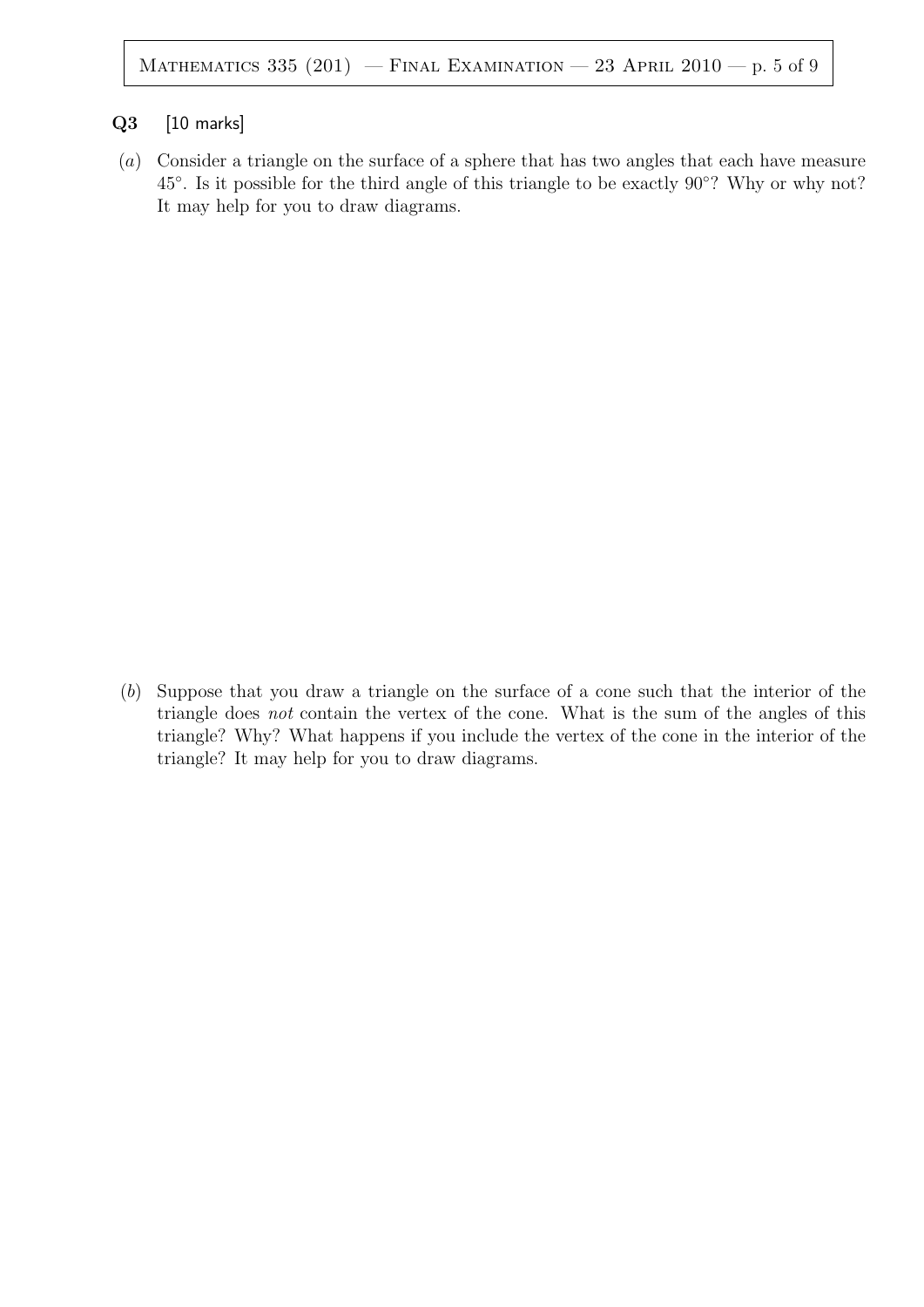### Q4 [10 marks]

Consider the rotational symmetries of an equilateral triangle. These are the identity  $I$ , rotation by 120 degrees clockwise  $R_{120}$ , and rotation by 240 degrees clockwise  $R_{240}$ . The rotational symmetries form a group of symmetries which is a subgroup of the whole group of symmetries (which includes the reflections) of the equilateral triangle. As we did in class, let us use  $\circ$  to designate composing two symmetries and also use the convention that when we write  $a \circ b$ , we mean that a is done first and b second.

(a) Write down the group table for the rotational symmetries of the triangle.

(b) Solve  $R_{120} \circ x = I$  for x.

(c) Solve  $R_{120} \circ x = R_{240}$  for x.

(d) Can you solve  $x \circ x = I$ ? Explain your answer.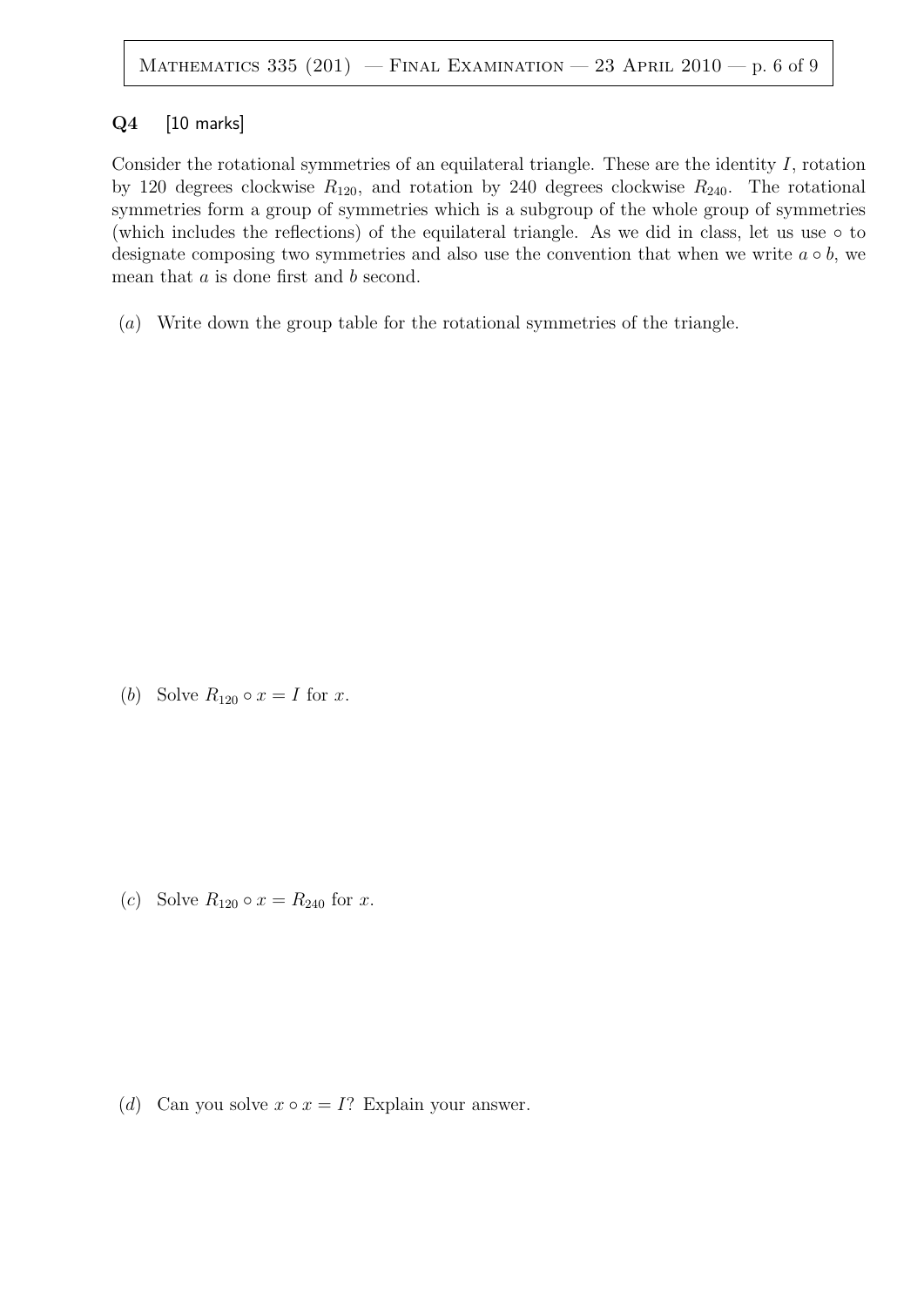# Q5 [10 marks]

(a) What is an *irrational number*? Give two examples other than  $\sqrt{3}$ .

(b) Show that  $\sqrt{3}$  is irrational. (Hint: Assume  $\sqrt{3}$  is a rational number and derive a contradiction to this assumption.)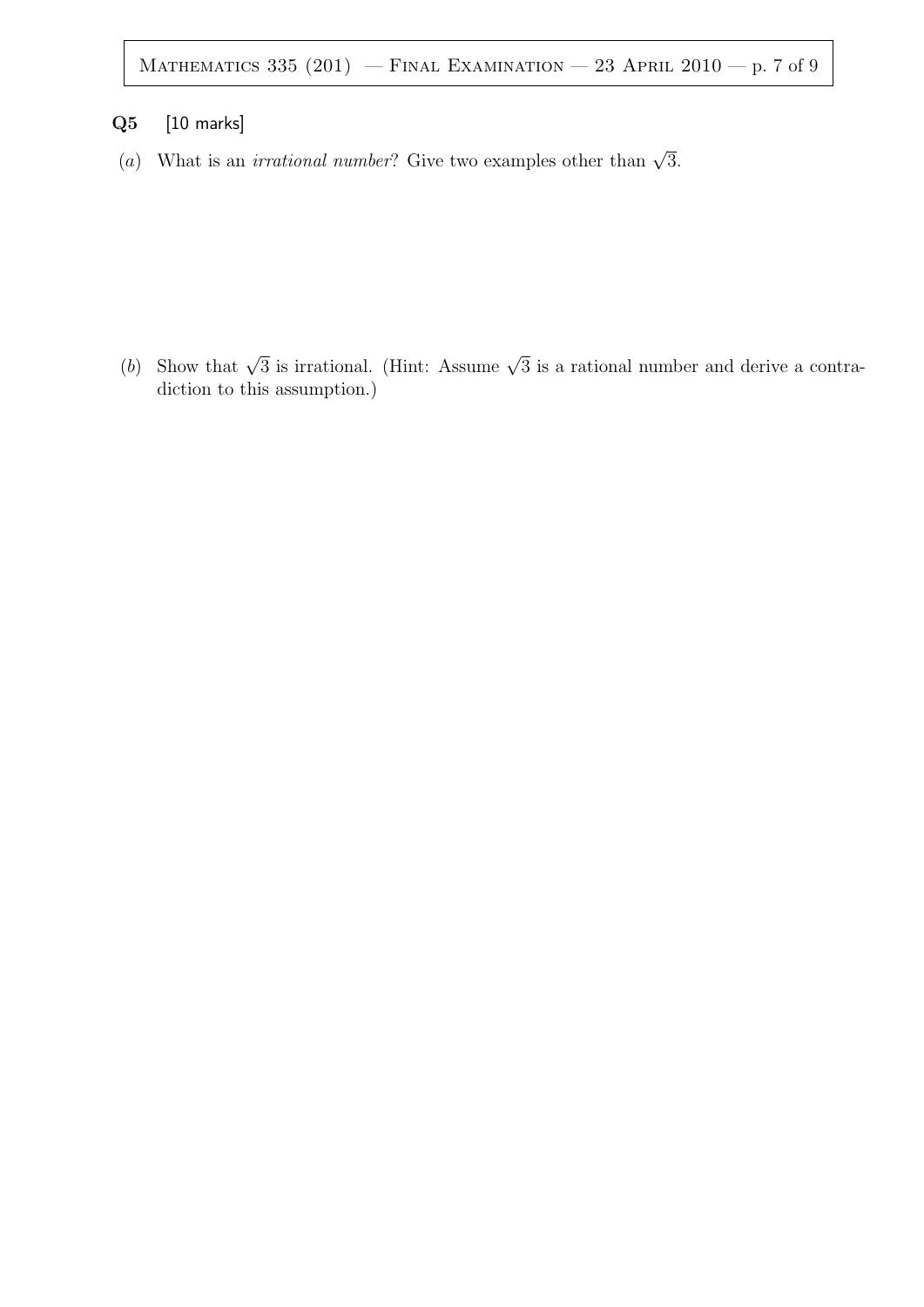## Q6 [10 marks]

(a) Show there is no smallest positive rational number. You may draw a diagram to help in your explanation.

(b) Suppose you have the two rational numbers  $\frac{1}{2}$ 2 and  $\frac{2}{5}$ 3 . Show that you can construct infinitely many rational numbers between these two given ones. You may draw a diagram to help in your explanation.